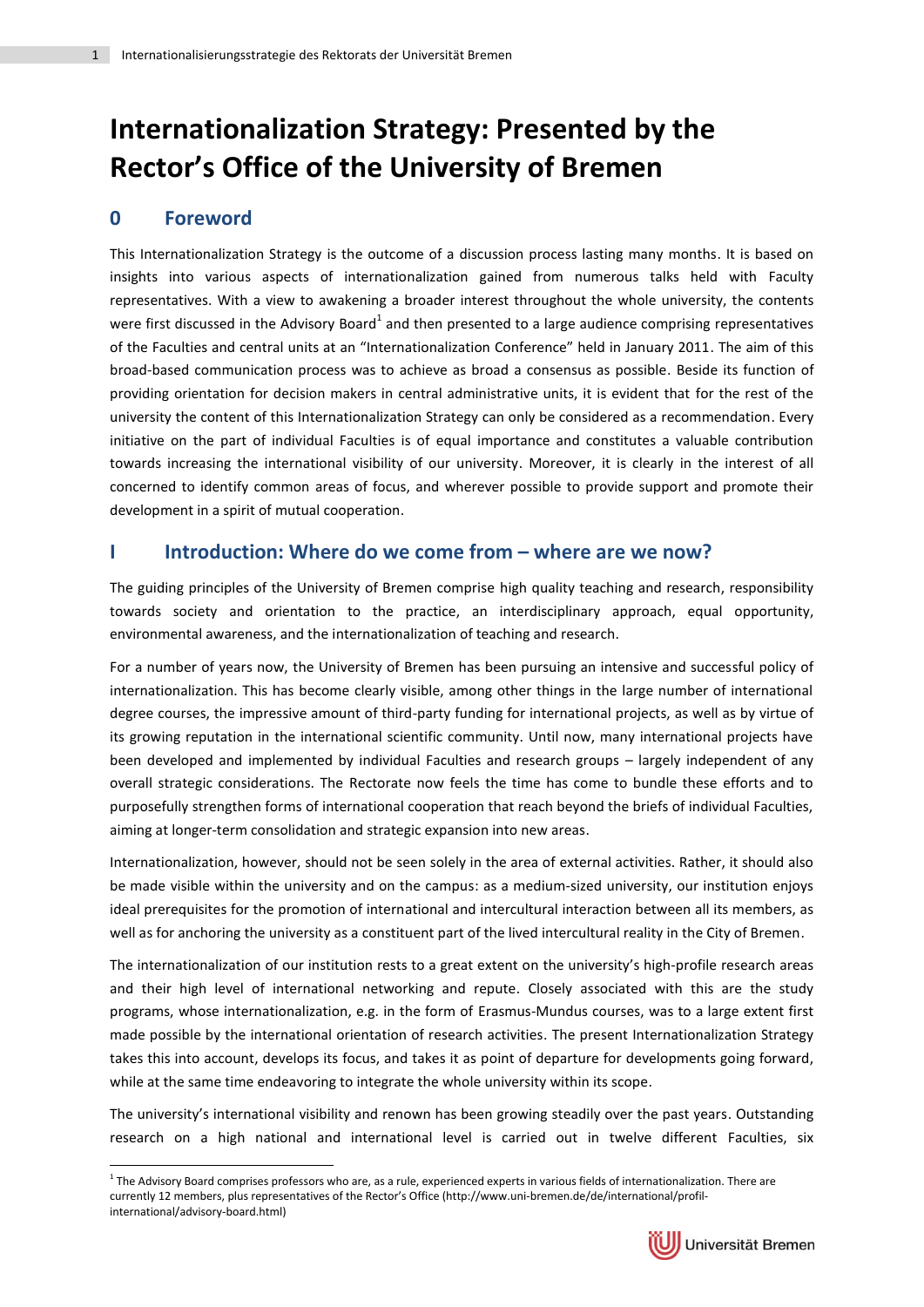interdisciplinary high-profile areas – marine, polar, and climate research; the Social Sciences: social change, social policy, and the state; Materials Sciences and related technologies; Information, Cognition and Communication Sciences; Logistics; Epidemiology and Health Sciences – and in smaller research profile networks. A number of non-university research institutions (Max Planck Society, Leibniz Association, Helmholtz Association of German Research Centers, among others) enrich the university's internationally networked research spectrum and play a decisive role in strengthening Bremen's reputation as a central location for science and high-tech.

## **II Where are we going: what does this strategy stand for?**

High quality teaching and research are the primary objectives of all university efforts. Internationalization enhances these goals and is, in turn, itself nurtured by excellence in teaching and research. The University of Bremen's Internationalization Strategy therefore pursues a more targeted orientation of activities in the area of internationalization, a bundling of projects and resources, and, hence, a subsequent increase in efficiency and visibility, both within as well as outside the university. Not least as a consequence of limited finances, the allocation of scarce central resources obviously needs to be more focused on clearly feasible and well-founded mutual objectives.

On the one hand, the university provides impetus for societal development; on the other, as a "learning organization" it fosters an ongoing process of further development by taking on board the impetus provided by society. As a consequence, the university is committed to the basic values of society, democracy, and social responsibility. Subsequently, It positions itself accordingly in the regional, national, and international arenas, for instance by signing up to the Charter of Diversity, or projects aimed at promoting school children and students with migration backgrounds.

## **III Our mission**

The Internationalization Strategy of the University of Bremen bases on three guiding principles.

#### *I Bremen in the world*

The University of Bremen is an attractive venue for teaching and research with worldwide visibility. The university is internationally networked and involved in cooperation projects on different levels and in varying intensity. In defined priority regions, there already exists intensive and strongly supported cooperation with individual strategic partners. Efforts to build up alumni networks are concentrated on these countries. Going forward, activities surrounding cooperation in teaching and research, together with international university marketing, will continue to focus on these regions. This will be accompanied by the widening of our network of cooperation partners in several countries on the part of individual Faculties for selected areas of research and individual projects.

#### *II Bringing the world to Bremen*

Bremen is an attractive location for international students and researchers. As an international center, the International Office is the central point of contact for all our international guests, acting as service provider as well as an intercultural meeting place. A varied program of offers and events during all phases of their sojourn ensures that guest students and researchers enjoy a memorable experience that leads to frequently repeated visits in future. With this in view, the integration of international guests in everyday university life and networking between German and international members of the university is of the highest priority. Moreover, German students who are unable to embark on a sojourn abroad can experience an implicit as well as explicit intercultural and international atmosphere on the campus and within the context of their studies.

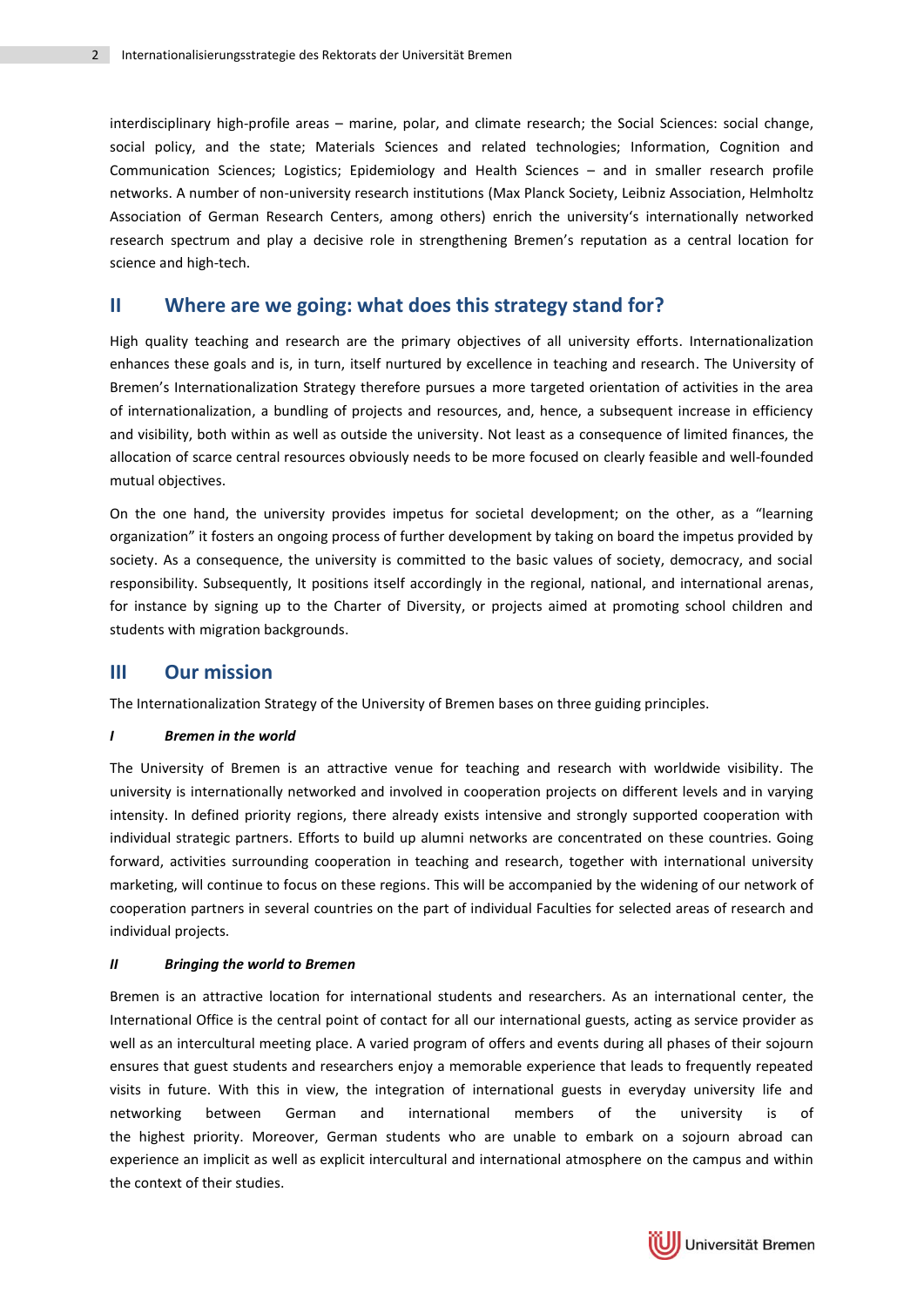#### *III Campus of diversity*

The University of Bremen is characterized by a cosmopolitan climate and respect for cultural diversity. The linkages between interculturality and internationality represent a particularly suitable response to the challenges facing society in the area of education – as well as to those arising from the multicultural composition of the student body, but also with regard to university employees, and harnesses the subsequent potentials for exchange, cross-fertilization, and innovation on all levels. As result, the university expressly positions itself in the public arena as a role model for social cohabitation. Diversity is recognized and lived as an added value.

These three guiding principles are closely interlinked. Research excellence would be unthinkable in the absence of intercultural variety; worldwide visibility shapes as well as causes an opening of the university.

## **IV The goal of Internationalization**

#### **1. Expansion of the worldwide network**

International activities call for reliable international partners. The University of Bremen maintains an extensive and multi-faceted network. The following elements of this network are of particular structural significance:

#### *Regional foci*

International visibility in the areas of teaching and research is an essential requisite for the ongoing further development of a university and enhancement of quality via processes of international exchange. At the University of Bremen, this has emerged on a worldwide scale. Individual Faculties' activities in the priority regions already receive considerable support from the university management and the central university administration. In the past, however, there were only isolated instances of bundling or strategic continuity. Now, the activities of the Rector's appointee for the USA and Canada are beginning to bear first fruit. As the Rector's Office of the university is unable to keep tabs on all worldwide activities, it becomes necessary to identify the beginnings of regional foci, and to strengthen and concentrate on just a few. In so doing, attention must be paid above all to those points of crystallization that harmonize with activities carried out on the central level, especially within the context of international marketing, our actual presence in the region, and the foreseen financial engagement. The Faculties' many international connections that have developed through individual contacts made in the course of research, will not in any way be constrained due to the university management's recommended new orientation. In the event of accordant development potential, they may well become the seedlings of new foci.

The focal points of international cooperation are defined by the history of the existing relations; they emerge in areas where a number of activities can be seen over the long term and on different levels. Under certain circumstances, focal points can also be oriented to current developments in the area of political cooperation and the accordant funding priorities of national organizations.

Being in Europe, it goes without saying that the University of Bremen fosters cooperation on numerous levels with different partners in Europe, and that these have no need of differentiation according to any particular special focus. We already participate in a multi-faceted partner network in all European countries. This network encompasses excellent universities that are both candidates for strategic partnerships, as well as a number of universities that represent attractive destinations for our students. For instance, within the context of the Erasmus Program, the University of Bremen maintains contacts with over 300 European universities, enabling each year sojourns with partner universities for more than 350 students and faculty.

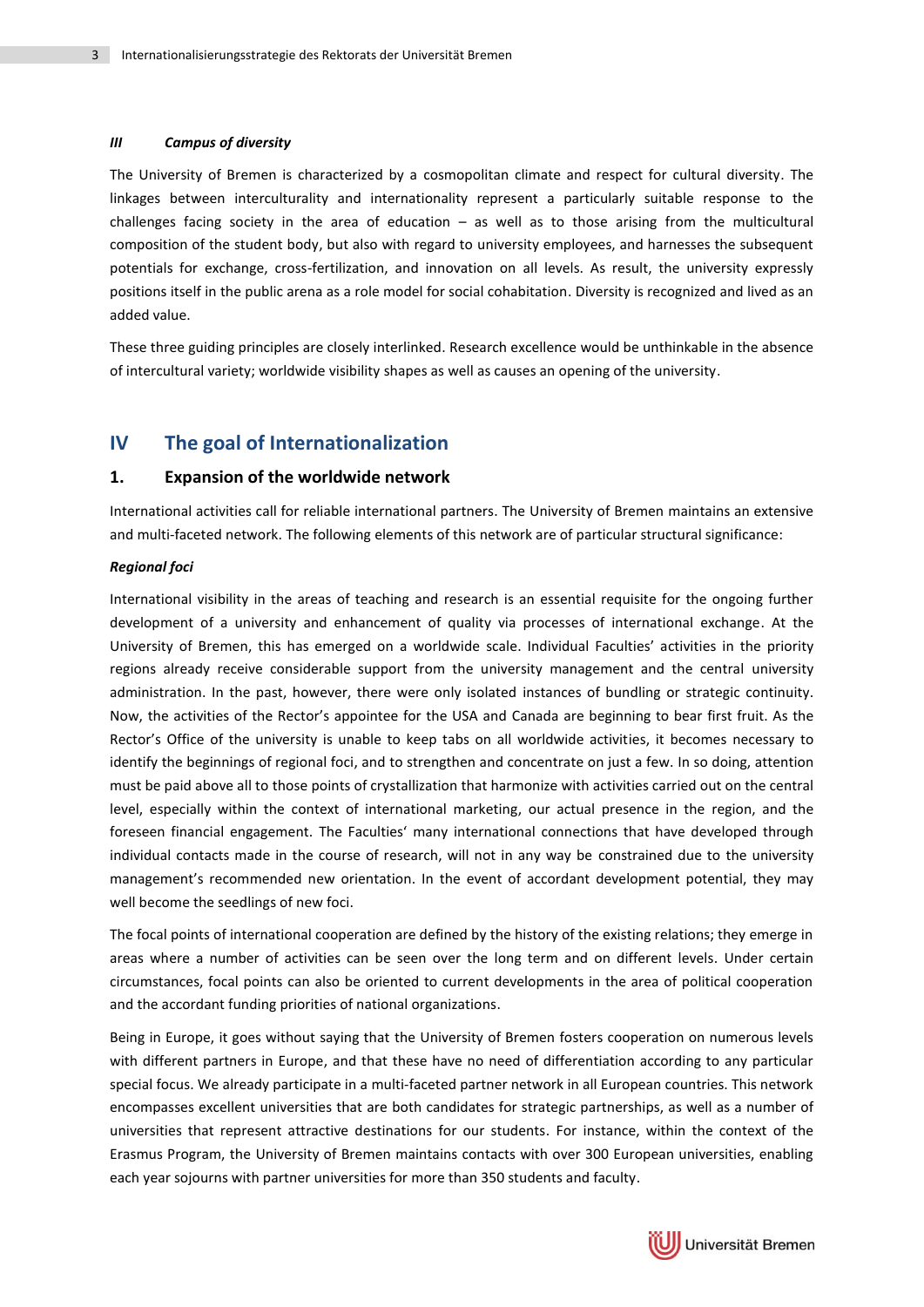Regional focal points of cooperation outside Europe are defined as follows:

- It is already possible to identify a number of cooperation activities that hold future promise for both sides.
- The target region has future potential; developments indicate that intensified cooperation will give rise to promising mutual advantages.
- The region is of particular interest in respect of teaching and research and/or represents an attractive destination for our students.
- Superordinate institutions such as national funding organizations and other local organizations have set political targets and are able to provide significant support for cooperation projects in the region. These include funding priorities of the Federal Ministry of Education and Research BMBF), initiatives like the BMBF Science Year, DAAD programs, as well as the definition of priorities according to *Wirtschaftsförderung* [Bremen Invest], Bremen's economic development council.
- The University of Bremen's guiding principle of social responsibility entails that cooperation projects are not only selected in respect of short-term advantages contributing mainly to our own excellence in teaching and research; rather, cooperation should also be fostered with a view to lending support to our partners in their efforts to establish new fields of teaching and research.

According to these criteria, the following regions have been selected as target regions:

- USA/Canada
- **China**
- Sub-Saharan Africa (in particular Cameroon and Namibia)

This selection bases on a broad consensus within our university. At the same time, though, a limited number of other regions should be taken into consideration as a consequence of national funding priorities or individual examples of outstanding and intensive existing cooperation. Among these are at present regions like Australia / New Zealand and India. Furthermore, the focus of development also encompasses the "bridge states" between Europe and the world, like Turkey and Russia.

Where considered necessary, the University of Bremen supports the development of regional foci by supplementing the Rector's Office with appointees for specific regions, e.g. by creating a position for an appointee for international relations with a focus on North America (since 2010).

Beyond these categories, the a.m. multi-faceted contacts established by the individual Faculties stand for the indispensible variety of international activities. These have to be evaluated on a regular basis to see whether they may develop into additional focal points and to provide accordant support.

#### *Strategic Partners*

1

Worldwide, we have drawn up a limited list of strategic partner universities<sup>2</sup>. These addresses stand out due to the fact that cooperation is not restricted to one or a small number of individual Faculties or thematic areas, but rather encompasses the university as a whole, exhibiting an accordant diversity of topics. These partner universities are similar to the University of Bremen in structure, size, and overall approach, while possessing a number of interesting complementary characteristics. Strategic partners are in a position to bolster the specific strengths and research priorities of our university in the long term. As a rule, for instance, they will also possess high levels of competence in the marine and social sciences. Examples of this are the die University of North Carolina at Chapel Hill (USA), Tongji University, and the Ocean University of China in Qingdao (China), as well as the University of Waikato (New Zealand).



 $2$  At the present stage, we are aiming at 5-10 strategic partners.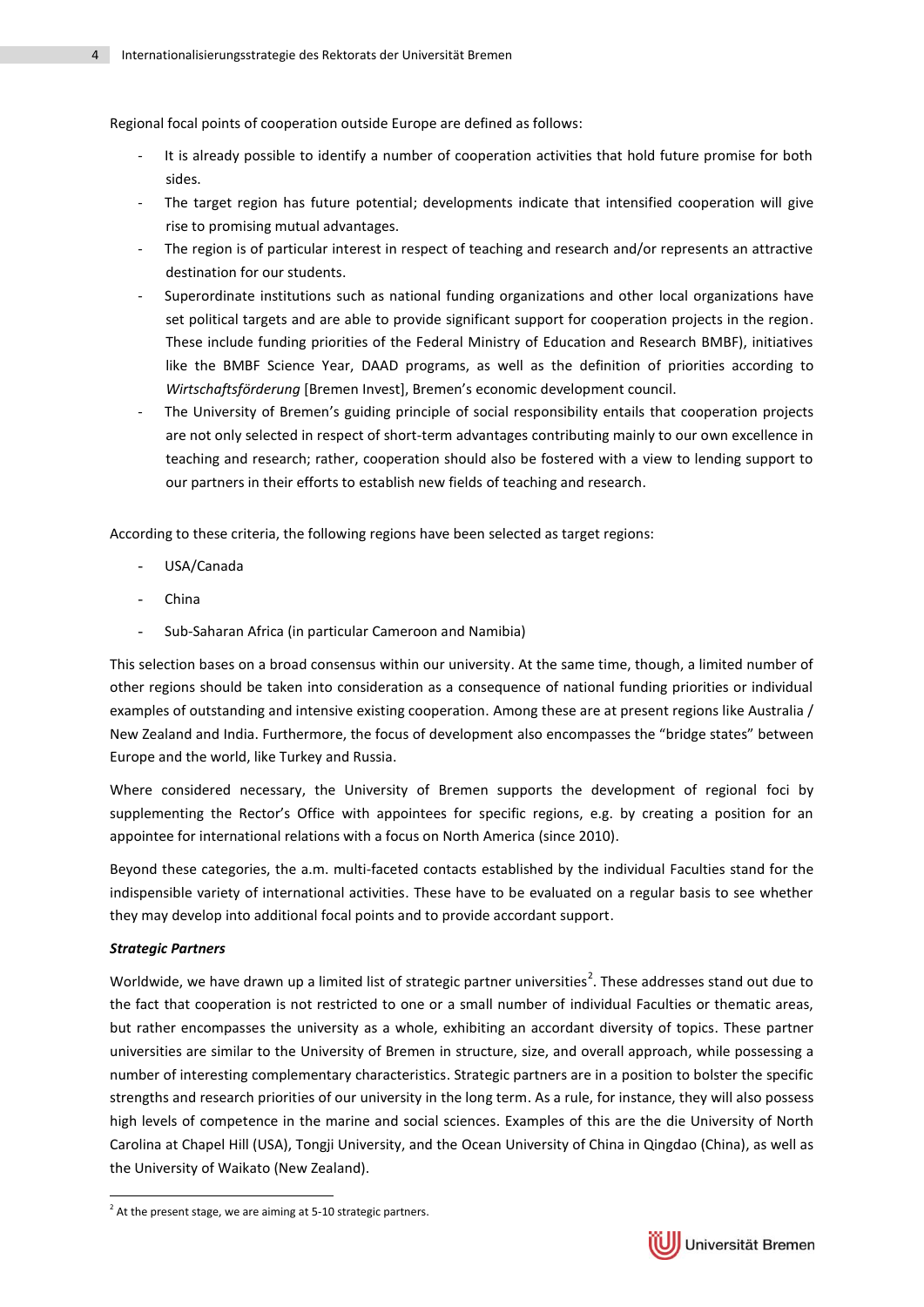On a second level, there is a broad-based network of other partner universities with whom we enjoy successful cooperation, albeit usually limited to a single field or specific spectrum (e.g. student exchange).

#### *International alumni*

The University of Bremen maintains contact with its alumni via the association "community bremen e.V.". Until now, the group of international alumni has not been the object of specific targeting. There are only isolated examples of alumni networks, in Cameroon, for instance, or the informal "*Bremen-Stammtisch*" in Beijing. Hence, the development and maintenance of alumni networks on an international scale constitutes one of the important tasks facing the University of Bremen going forward. This is necessary to ensure the sustainability of international relations via personal long-term ties, winning alumni who will act as our "ambassadors" abroad. As part of our internationalization efforts, we have to identify our alumni around the world and gradually build up regional sections of the alumni association. The development of alumni networks should also be focused on the a.m. defined regions. In the medium term, well-functioning alumni networks can provide local support and be usefully integrated into marketing measures and other activities.

#### *The network of partner cities*

The university plays an important role in the development of the town of Bremen, and it consequently perceives a responsibility in helping to shape this development. Because of this, an additional strategic objective is to integrate and coordinate activities with our municipal partners in order to create mutual synergies via joint projects. Bremen's partner cities (in particular Danzig, Riga, Haifa, Dalian, Pune and Izmir) are also home to universities of repute, with whom the University of Bremen maintains good contacts. In past years, this network has only been exploited sporadically; it should now be developed and consolidated. So far, the university has always cooperated with the State of Bremen in matters concerning the development and the use of regional offices and liaison bureaus. These establishments tie up considerable resources and are restricted to individual regions or specific locations. It is clearly not possible for the university to bear all the costs involved. However, in the event that appreciable synergies can be achieved, accordant opportunities may be acted upon in the priority regions defined by the university in cooperation with other actors (WFB, Chamber of Commerce, other universities). This is already the case in Shanghai and Izmir, for instance.

#### **2. Regional and local networking**

Internationalization can only function in cooperation with local partners. Because of this, the University of Bremen fosters intensive networking in the region. This networking, facilitated by the short ways in Bremen, is one of the great strengths of the science location, and can hardly be found anywhere else.

Where it is possible to achieve synergies, activities and projects are carried out in cooperation with the **Universities in Bremen**. Good examples of successful cooperation to date are the joint degree courses, the Hanse Law School, the Hanse Institute for Advanced Studies, as well as the presentation of the Science Location Bremen on a shared booth at the international multiplier fairs. The International Offices of the Bremen universities are in regular contact and also implement joint projects.

The foregoing also entails close networking and coordination with the numerous non-university **research institutes** and affiliated institutes, for instance with regard to offers for visiting scholars and scientists. On the one hand, these add to the attractiveness of the science location and, on the other, draw attention to our valuable and important partners in the area of internationalization.

Furthermore, the university participates in **regional networks** like the *Nordverbund* association of universities in the North of Germany, or the municipal network of Bremen/Oldenburg/Groningen. It proactively seeks cooperation with the **City as well as the State of Bremen**. A lively culture of diversity can only function successfully on campus when the parameters in the town and society accord with this guiding principle. This

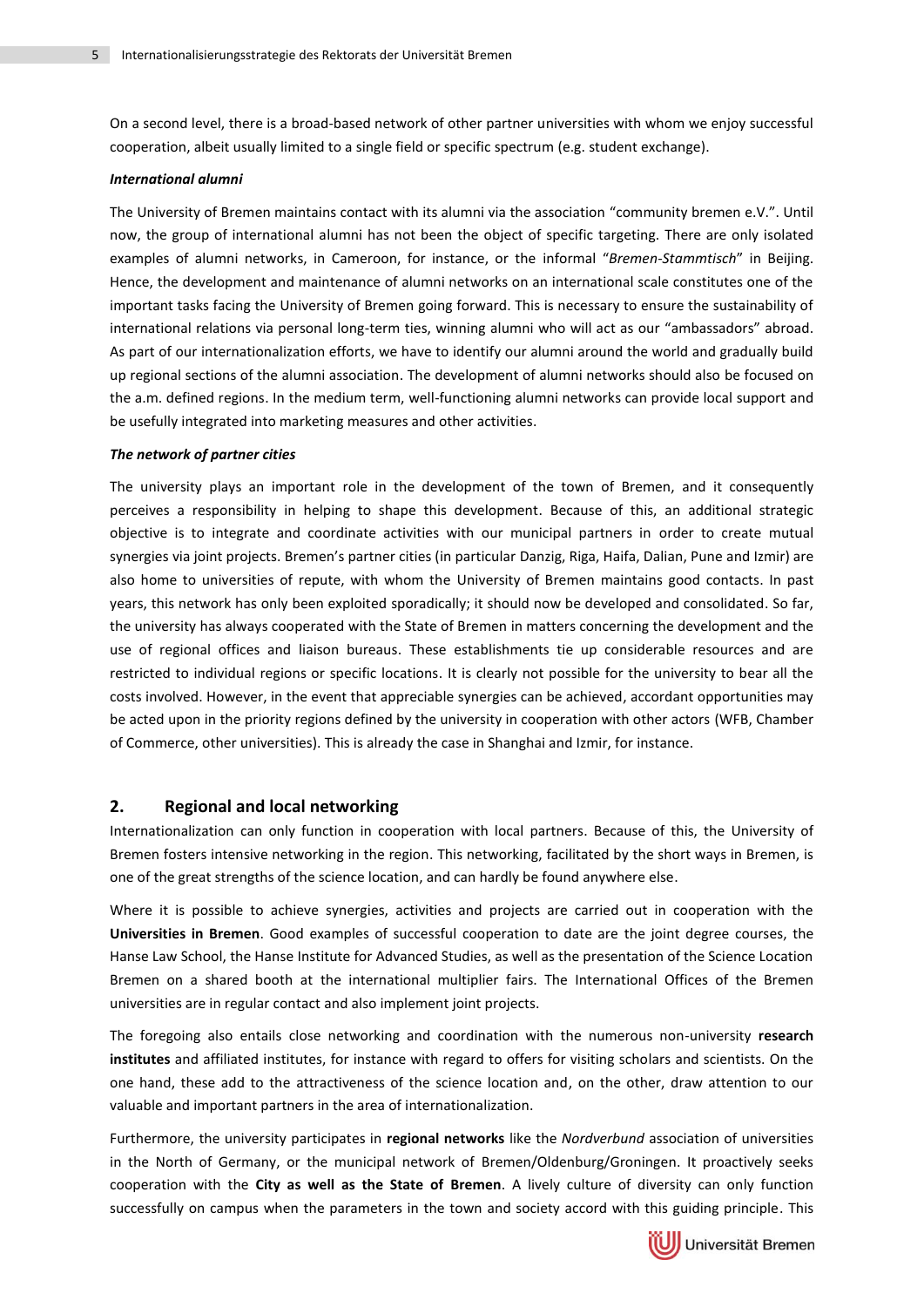also entails networking with private enterprises, the Bremen Invest economic development agency, the Chamber of Commerce, and the schools in the region, in particular the International School. The university's choice of strategic focal points of internationalization defined not least by the priorities of economic development. In this respect, the challenge is to identify potential synergies, share a common platform, and achieve the best possible benefit for Bremen as well as for the University of Bremen. Not least by virtue of the technology park in the immediate vicinity of the campus, the university enjoys an enormous potential contribution from the private enterprises located here, who have an ongoing interest in the expansion of cooperation.

#### **3. The University of Bremen as an attractive location for studies and research**

The university is an actor in a globalized world. Science and research is *per se* international – but the university also has the task of preparing its graduates for an increasingly internationally-oriented working life that finds itself in a process of constant change. A university cannot close its eyes to such parameters; rather, it has to position itself in competition with other universities worldwide. This not only entails responding adequately to ongoing developments but also to actively shaping events and self-assuredly setting standards. **Successful marketing on the international level** is therefore indispensible. The University of Bremen enjoys excellent framework conditions that are highly attractive for students and researchers from other countries. Beside excellence of research, research institutions of worldwide renown, international degree courses and a comprehensive offer of lecture courses and programs delivered in English, Bremen also boasts an attractive and safe environment that offers a high quality of life. Notwithstanding: compared with other universities, crucial criteria, like the number of AvH scholarship holders, remain low, and the number of applications received from international students is in decline. Until now, too little effort has been put into promoting Bremen's qualities worldwide, individual initiatives have remained uncoordinated, and there is a dearth of informative marketing materials. Important multipliers like alumni and foreign schools have been sadly neglected.

With their experience and ideas, international students enrich student life and enable cultural exchange with German students. The **recruitment of qualified students and doctoral candidates** therefore represents an elementary goal of internationalization. There is a need to achieve a general increase in the number of international applicants in order to have the possibility of selection and open up admission for good students. In this respect, special attention should be paid to the recruitment of applicants for Masters Programs and PhD studies.

Elements of the marketing concept to be implemented include:

- the provision of marketing and information materials that address the needs of the target group of international students and take into account location factors beyond those inherent to the university;
- ongoing presence at the DAAD/GATE fairs and the program-specific and target-group specific recourse to DAAD/GATE services worldwide;
- information events in German schools abroad and, wherever this is compatible with travel activities, the development of a presentation designed for these schools that can also be delivered by faculty in the course of their travels;
- development of the alumni network with the objective of recruiting alumni of the University of Bremen to act as ambassadors and marketing representative worldwide;
- utilizing the opportunities presented to the university by already existing representations (e.g. maintained by Bremen Invest and the Chamber of Commerce) of the Federal State of Bremen (Shanghai, Atlanta, Izmir).

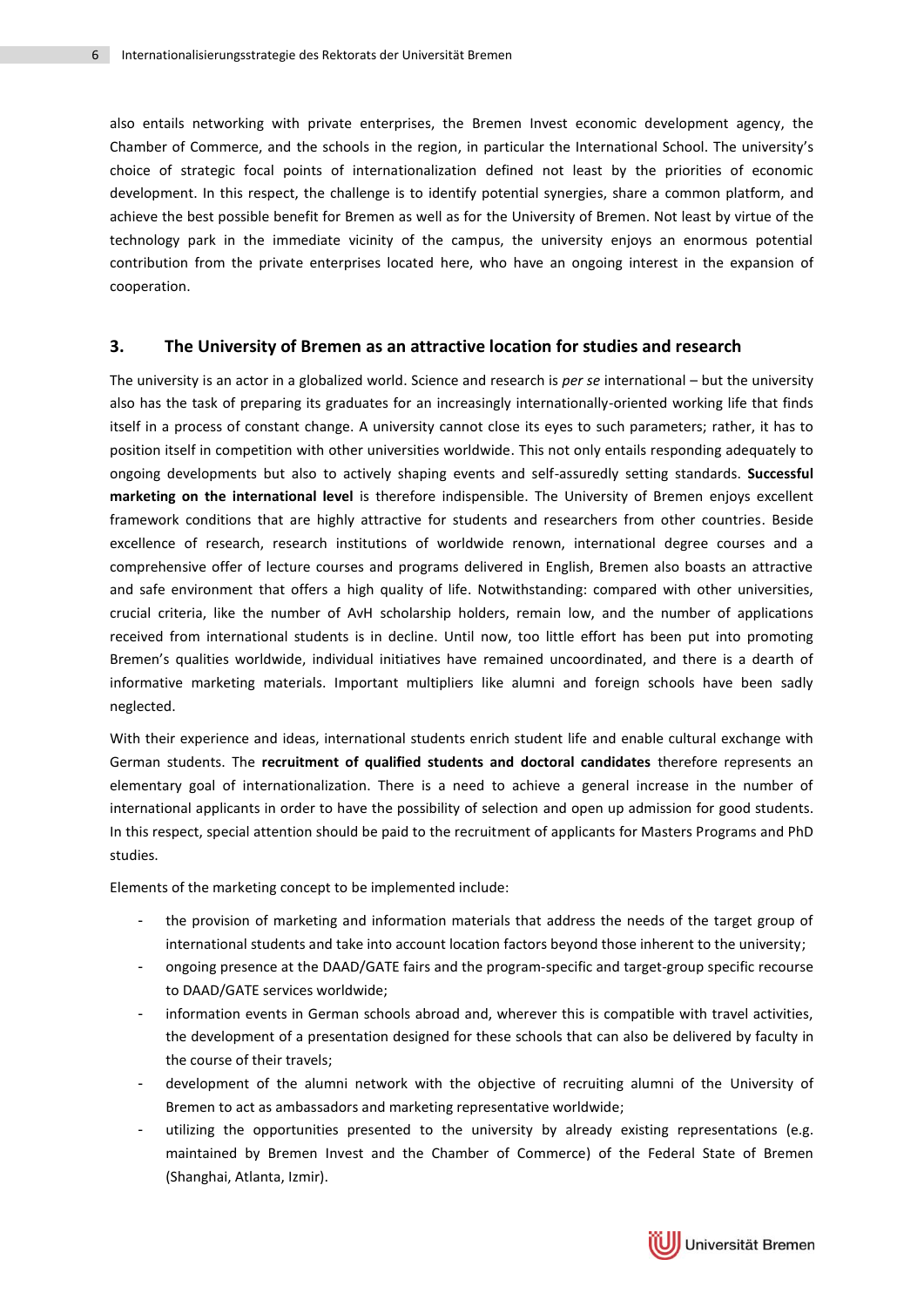The successful recruitment of international guests also entails the maintenance of quality standards in respect of the integration and accompaniment of international students and researchers. In national comparison, the University of Bremen offers a high number (approx. 25) of **international study programs delivered in English**. Going forward, this offer is to be expanded and strengthened further. Moreover, it should be taken into account that international students as well as researchers not infrequently choose a university in Germany because of their interest in the German language and culture. It is therefore important to expand on offers of language learning and to make them especially attractive for students, doctoral candidates and researchers alike. While a broad offer already exists for students, the above applies above all to customized offers for visiting scholars and scientists who often spend only a short time in Bremen and consequently have a limited time budget that precludes their participating in the existing offers. Questions surrounding integration and study conditions are dealt with in Section 5 below.

The foregoing calls for a strategic decision as to how the University of Bremen intends to deal with good (Masters) applicants, and which instruments and possibilities are available to attract the type of student the university wishes to recruit. Part of this is the development of offers of counseling and supervision for the group of **PhD students.** The university has to create customized offers designed for this target group, relieve PhD students from administrative activities, thus releasing capacity for research, and provide them with information on the possibilities for funding research sojourns. In this respect, the International Office cooperates closely with the newly founded ProUB Graduate Center.

The attractiveness of the University of Bremen is to be harnessed to increase the number of **international researchers**, in particular those funded by the Alexander von Humboldt Foundation, and also to promote the **mobility of our own faculty**. Whereas the attractiveness factor depends to a large extent on the individual Faculties and collaborative projects, development of the central service is a core task belonging to the International Office. The previously rather isolated examples of service measures for visiting scholars and scientists will now be bundled and developed further in a Welcome Center. In the coming years, measures are to be implemented – such as regular events for international guests – in addition to the reintroduced reception for visitors, as well as service offers comparable to those existing for students (arrival information, assistance in visa matters, information about living in Bremen and on the infrastructure and institutions, help in finding accommodation etc.). This offer will be developed in close cooperation with those research institutes which have partially already established such services themselves, further intensifying networking between the university and non-university research institutes. The International Office will thus become an international (meeting and communication) center not only for students but also for all internationally mobile and interested members of the university. A plus point for the development of a welcome culture is the presence of the local immigration office on the campus; 'bremen service universität bsu'.

All areas share the common goal of integration and of enhancing identification with the University of Bremen, thereby helping to gain international members of the university as ambassadors who as alumni will successfully market Bremen in their country of origin. In this way, stable partnerships will evolve that will benefit both the students of the University of Bremen within the context of semesters spent abroad, as well as the start of their careers, but also help the Faculties to recruit foreign employees.

#### **4. The internationalization of teaching and international mobility**

As "Bologna University", the University of Bremen places a special emphasis on utilizing the potentials created by the structural reform of studies. However, international mobility and internationalization must be more firmly anchored in the new degree programs. The swift implementation of the Bologna Process is one of the strengths in this area, so that previous issues surrounding the recognition of study credits obtained abroad no longer present a problem. Nevertheless, according to results of the QUEST survey, the organization of a period of studies in another country still constitutes an insurmountable hurdle for more than half of the student body. Students still have enormous information deficits. Here, a lot remains to be done, both on the part of the



(UJ) Universität Bremen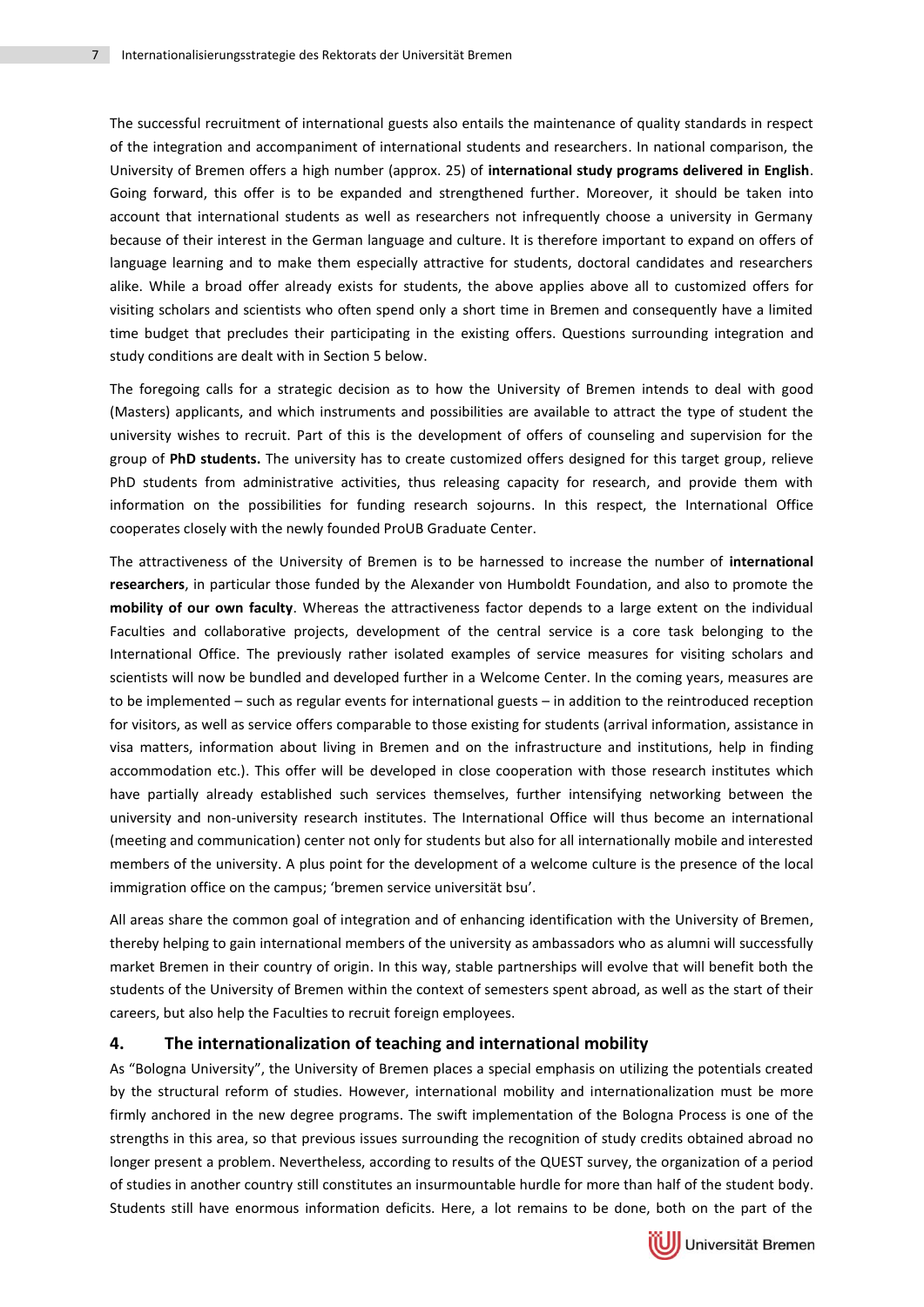International Office, as well as on the part of the Faculties, and new avenues of providing information must be explored. Following the closure of *Bremer Ausbildungspartnerschaft* (bap), the area "International Internships" has become the task of the International Office.

To study at the University of Bremen means to acquire the competences that enable graduates to position themselves in the best possible way on the global employment market. The international environment on campus brought about by the integration of international guests in all aspects of university life, the offer of courses delivered in English and international degree courses, as well as the involvement of international guest faculty in lecture courses via the university's own support program entitled "Internationalization at Home" makes it possible for all students to gain an international insight. However, it is important to make it possible for as many students as possible to spend some time studying abroad. Numerous partnerships and an excellent Erasmus Program contribute towards this goal. Notwithstanding, the following goals remain a main focus:

- the provision of a multi-faceted offer of mandatory and optional opportunities for studying abroad, continual expansion of the possibilities in cooperation with the Faculties, and in particular the goal of developing additional integrated degree courses and double degree programs.
- an ongoing increase in the number of students who spend a part of their degree program studying abroad by means of optimized and comprehensive information and intensive counseling in real and virtual environments.
- the internationalization of course offerings in order also to enable students of the University of Bremen to gather international experience and additionally to prepare them at an early stage for studying abroad. The implementation of real and virtual study modules in the area of General Studies that give all students the (optional) possibility to acquire the indispensible competences for international and intercultural experiences.
- an increase in the quality of stays abroad via a detailed coordination of curricula and the broad recognition of study credits, as well as via pre and post preparation and the continual evaluation of programs and cooperation agreements.

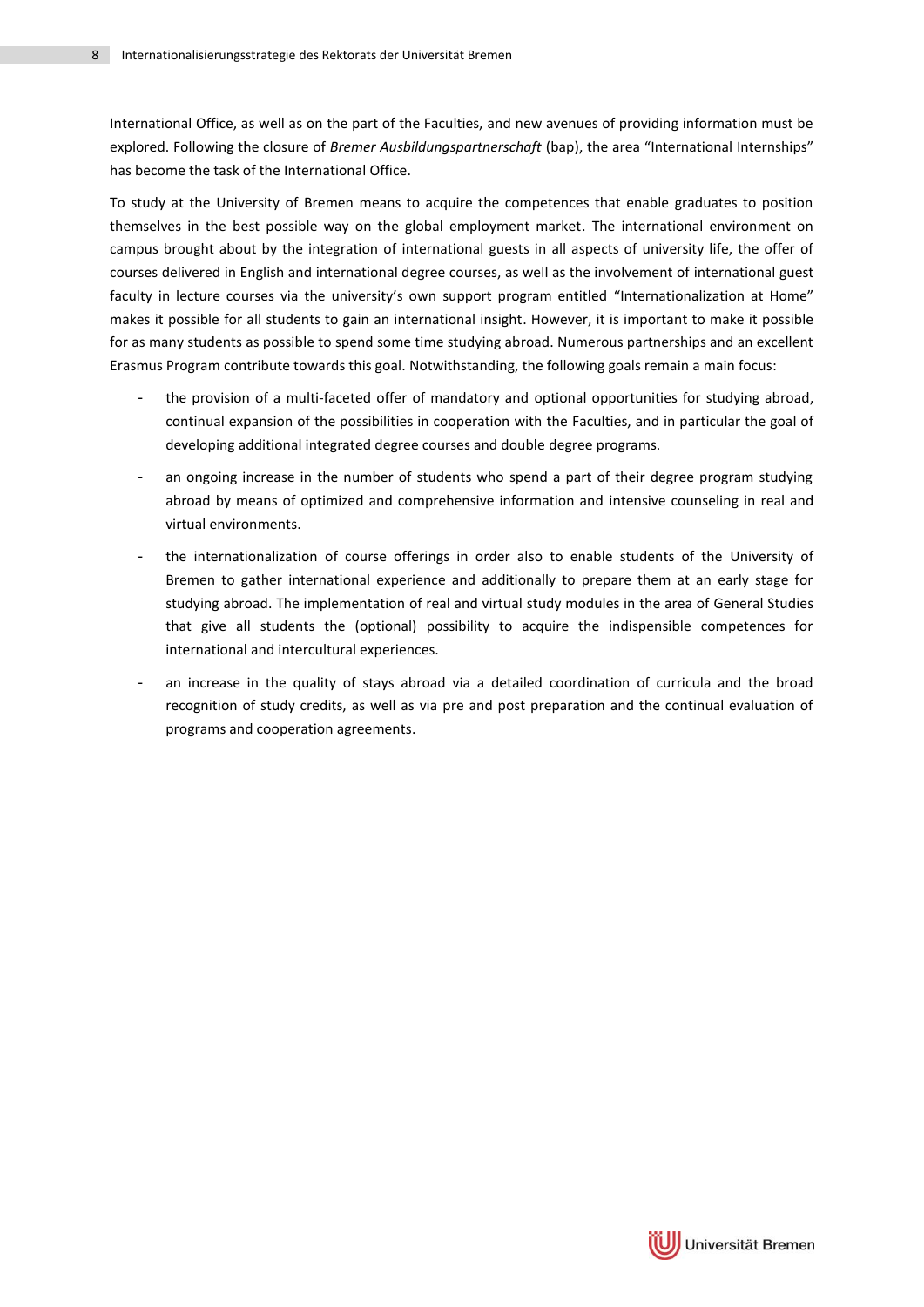#### **5. Internationalization at home – the international campus**

The University of Bremen has a pronounced international and intercultural orientation. International students and researchers are integrated into university life, and the Faculties and the International Office maintain a broad range of offers. In the medium term, the intention is to make all of the university's offerings so intercultural that both international as well as German users feel equally addressed. To achieve this goal, it is also necessary to sensitize the employees in the university administration for issues of integration, to promote their intercultural and language competences, and to motivate them also to spend temporary periods at partner universities or enterprises in other countries.

The University of Bremen is committed to upholding the code of conduct concerning international students shared by the German Rectors' Conference; this entails the provision of supervision through all phases of study, comprehensive information on conditions and requirements of study, and adherence to quality criteria.

For the University of Bremen, comprehensive supervision and integration means further development of existing and proven offers like the Newcomer Service, Newcomer Portal, and KOMPASS. The measures offered within this context pursue the goal of not treating international students as a special group, but rather to enable them to take a self-assured part in university life. Ensuring success in studies via continual accompaniment, mentors in the Faculties, and the further development of offers of study preparation are the main foci of such efforts.

A survey carried out among international students in 2011 identified both strengths and weaknesses. Strengths to be developed further include the intensive link to research during studies, as well as non-disciplinary parameters, such as life quality, university sport, and accompaniment on the part of the International Office. The weaknesses identified, for instance like the wish of international students for their needs to be taken more into account in the advisory offers of the CareerCenter, serve as a prompt to enter into dialogue with the student body and to develop solutions together.

The University of Bremen, though, goes even farther. As a signatory to the Charta of Diversity, the university recognizes language and cultural orientation as an element of the self-determined diversity of its students, faculty, and university employees, takes their needs into account, and draws their potentials into the development of the university. The intercultural opening of the university is its answer to the social reality of a municipal community shaped by migration and diversity. Not only the international students, but also the growing group of students with migration backgrounds, as well as the increasing number of students who gather international experience, are important actors in the development of a cosmopolitan campus. Their competences are to be better brought in. The recently launched project of academic multilingualism serves as an example. The University of Bremen is of the firm opinion that this adds to the growing international attractiveness of the university as a location for academic studies and research, and it has subsequently installed a Vice Rector's Office that links the component of internationality with that of interculturality in the sense described here.

This reaches beyond the areas of teaching and research into the areas of the administration and HR management. Intercultural sensitivity and multilingualism on the part of employees in all areas of the university are contributing towards making the intercultural campus a reality.

The university is therefore also positioning itself in the public eye of town and society against racism and discrimination.

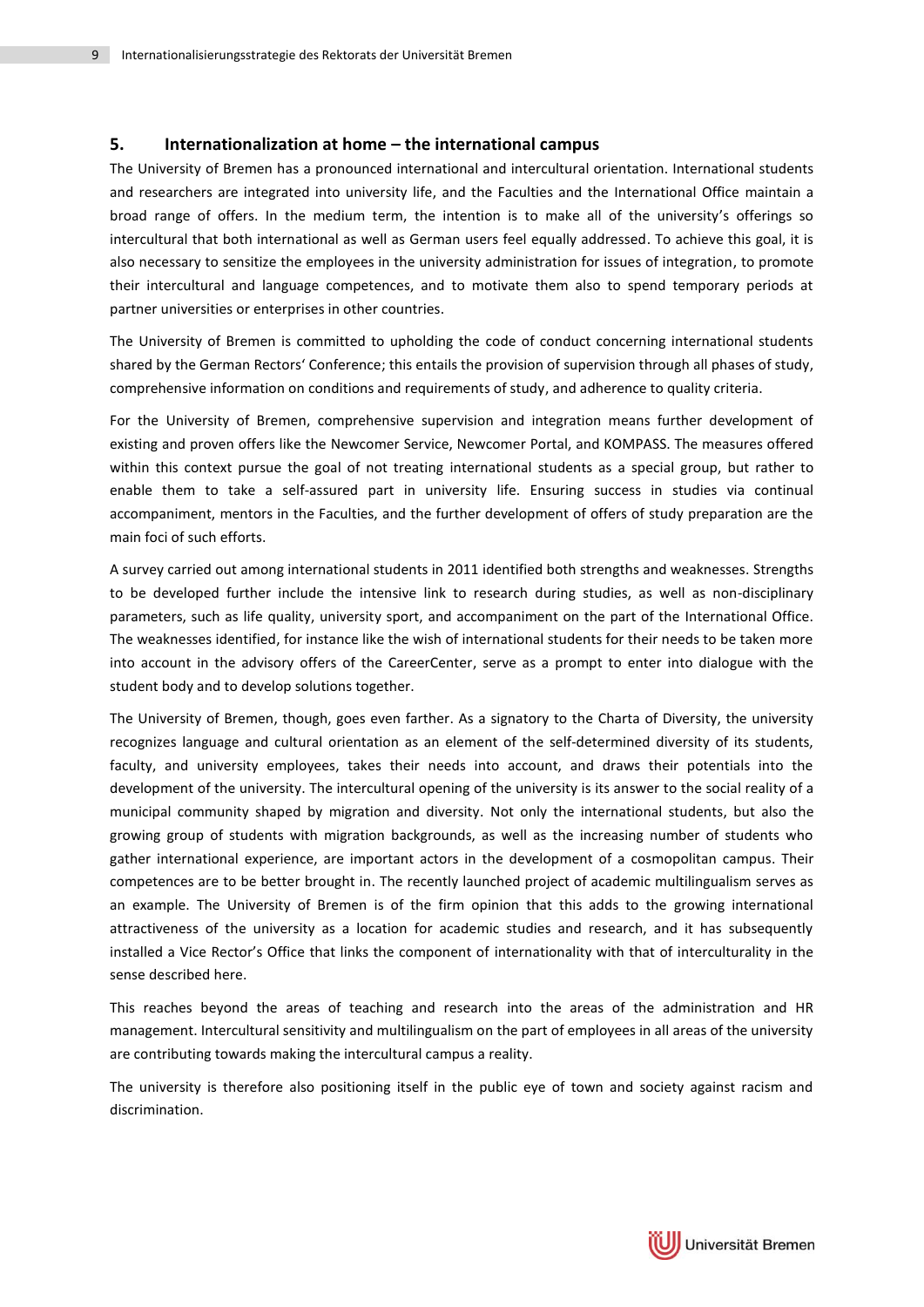## **V Structures and institutions**

The implementation of internationalization, of the goals and measures described here, is brought about by the interaction between large numbers of participants. It goes without saying that the **Faculties**, together with the non-university research institutes and affiliated institutes, are crucial actors without whom it would not be possible to implement the internationalization of teaching and research. They are served by either one or a number of appointees. Appointees in the area of internationalization differ from appointees for studies abroad or Erasmus appointees. Depending on Faculty requirements, these offices can be assumed by either one or several persons. In the areas of teaching and research, the Faculties are the central partners and actors of internationalization.

On the central level, the following persons, bodies, and institutions are to be mentioned:

In the Rector's Office, the **Rector** takes on representative roles and is responsible for cooperation projects of outstanding significance. In addition to this, the **Vice Rector for Intercultural and International Affairs** represents the university in international networks, as well as vis-à-vis partner universities, in cooperation with the International Office develops strategies and concepts for the internationalization and intercultural opening of the university, and makes a significant contribution towards increasing the visibility and fostering cultural diversity on the campus.

Reporting directly to the Rector's Office is the **Appointee of the Rector's Office for International Relations with North America** (USA and Canada). This appointment on the part of the Rector's Office underscores the special relevance of this region for the Internationalization Strategy of the University of Bremen. If necessary, the Rector is able to call further regional appointees.

The **Advisory Board** constitutes the representative body of the Faculties and advises on strategic questions of internationalization. The development of strategy and goals is coordinated with the Advisory Board. Where necessary, the International Office can submit proposals (e.g. concerning the allocation of resources) to the Advisory Board. The Advisory Board is chaired by the Vice Rector for Intercultural and International Affairs.

Together with the Rector's Office and in consultation with the Faculties, the **International Office** determines the goals of Internationalization both inside and outside the university and, together with the representatives of the Rector's Office, implements the strategies and goals. The position of the International Office as mediator between the university management and the Faculties is illustrated by it being anchored in the administrative Department for Academic Affairs. The tasks of the International Office include:

- the formulation of strategies, goals, and measures, as well as the development of new projects within the context of Internationalization and in consultation with the a.m. persons;
- ensuring the traditional tasks of an International Office in the areas of mobility, counseling, and the supervision of students and researchers;
- international marketing;
- the identification and support of international alumni;
- the acquisition of third-party funds to support the financing of projects initiated by the International Office;
- support and advice for the Faculties in all matters of internationalization;
- networking the actors of internationalization (among other things, via semi-annual cross-Faculty internationalization conferences).

Beyond the foregoing, internationalization encompasses numerous **other actors**, who are active in individual tasks or for individual target groups. Among these are the Center for Foreign Languages (FZHB), and other